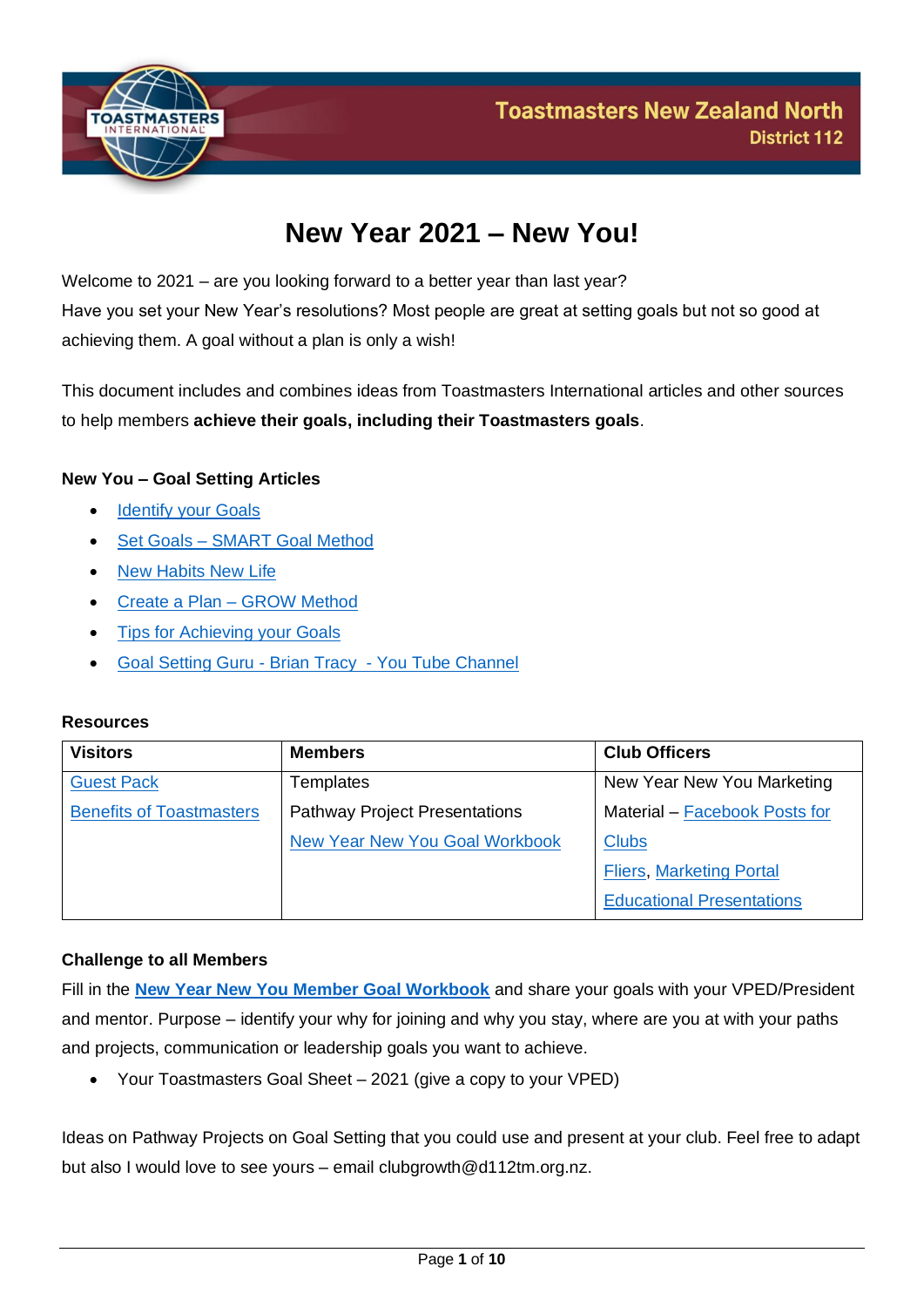

## <span id="page-1-0"></span>**Goals**

*The following is from a great article by Melissa Ingram: <https://www.dryjuly.com/pages/how-to-set-goals>*

Many of us set ourselves tasks and goals to achieve what we feel will make a difference to our lives. Sometimes we find it difficult to achieve these goals as the journey becomes too long, too hard or it simply gets overshadowed by other 'higher priority' tasks and therefore these goals are pushed to the side.

Start by asking yourself some simple questions that can help you take control of your life and achieve your goals:

- What are you trying to achieve?
- What are your habits and what do you want to change?
- What have you achieved in life?
- Do you live in the moment?

What are you trying to achieve and what is your ultimate goal? Is it to live cleanly, train for a 10km fun run, sleep better, lose weight, drink more water, change careers, start a new relationship, enjoy your work / life choices, raise a supportive, nurturing family, or simply be happy.....? It may even be all of the above!

Perhaps start with one area that you feel has the most positive effect on your life– many of us try and do too much and things get lost, so *select one or two and aim for a 10% change* rather than a complete overhaul. Have a look at some of the *barriers* that may possibly get in the way of you achieving your goals. These may be quite numerous, with the largest being our own voice in our heads – because WE think it, we assume it is right!

### **What are your habits and what do you want to change?**

Review your habits – do they suit your goals? Do they create barriers and what can you do to set strategies to get around them? Habits are with you always, sometimes they serve us well and sometimes they present enormous burden. Be firm with the habits you choose (and yes, we choose our habits, they are after all, simply actions) mould them to suit your purpose and let old habits go when they don't.

Note your own achievements, skills and talents – what are you really good at? We are often so busy that we fail to stop and simply look at how much we've managed to achieve in life. Take a moment to record all the wonderful things you've accomplished. It is so much more rewarding and motivating than the 'never enough' culture of constantly reviewing what we haven't yet managed to achieve and be proud of those accomplishments. Write a list and keep it handy as a constant reminder of the great things you have achieved. And remember to be mindful, mindfulness is living life as it happens, being aware of what is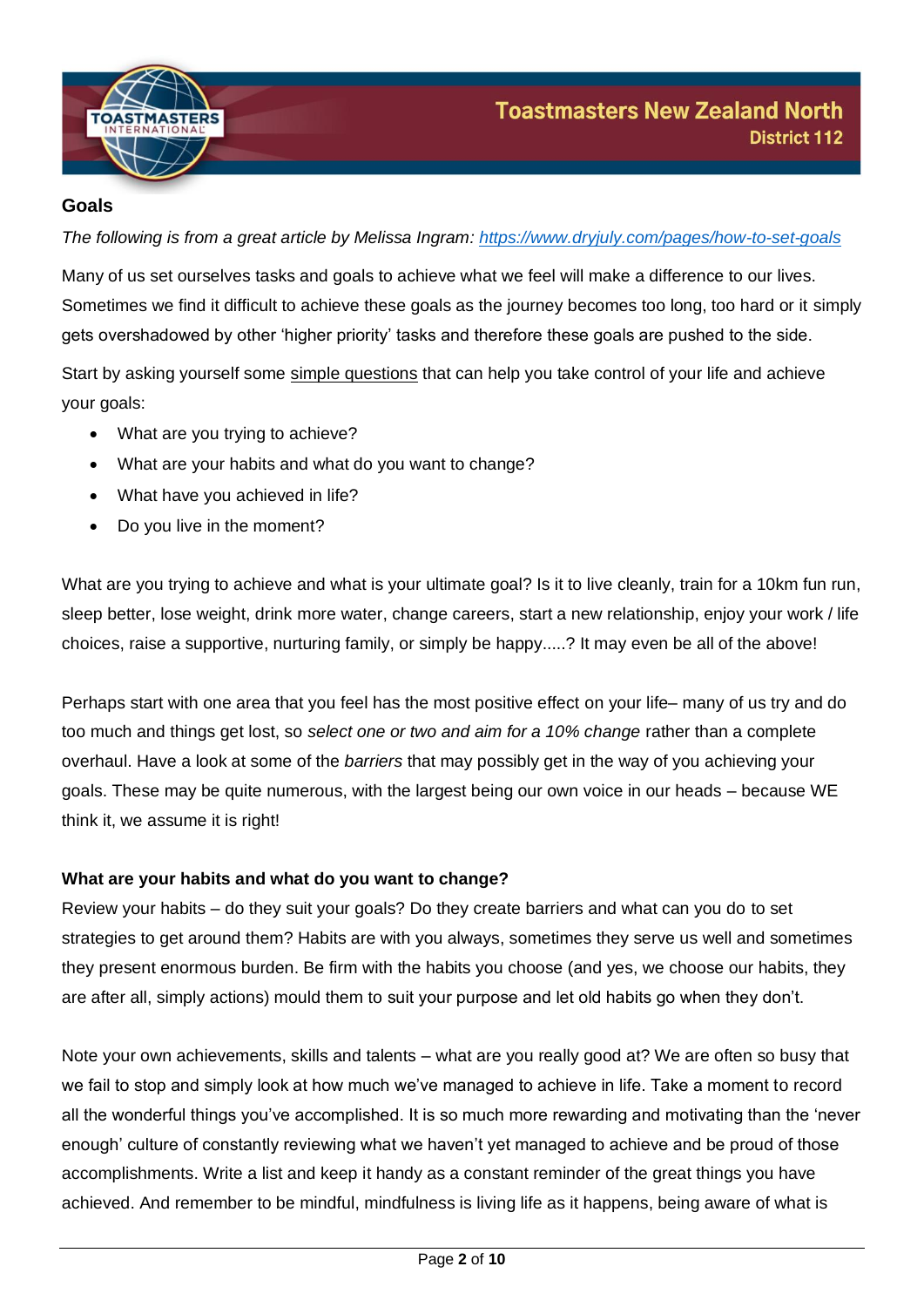

going on around us and doing one thing at a time. Also, be completely honest with yourself, take responsibility for your journey and enjoy your decisions.

"To live is to choose. But to choose well, you must know who you are and what you stand for, where you want to go and why you want to get there." (Kofi Annan)

Using Melissa's suggested Questions see below for a **Goal Sheet Question Checklist**

# **Goal Sheet Question Checklist (https://d112tm.org.nz/wp-content/uploads/2021/01/New-Year-New-You-Member-Goal-Workbook.pdf)**

| What are you trying to achieve?           |           |
|-------------------------------------------|-----------|
|                                           |           |
|                                           |           |
|                                           |           |
|                                           |           |
| What are your habits and what do you want | $\bullet$ |
|                                           |           |
| to change?                                |           |
|                                           |           |
|                                           |           |
|                                           |           |
| What have you achieved in life?           | $\bullet$ |
|                                           |           |
|                                           |           |
|                                           |           |
|                                           |           |
| What are your skills and talents?         |           |
|                                           |           |
|                                           |           |
|                                           |           |
|                                           |           |
|                                           |           |
| Do you live in the moment?                |           |
|                                           |           |
|                                           |           |
|                                           |           |
| What do you value the most?               |           |
|                                           |           |
|                                           |           |
|                                           |           |
|                                           |           |

#### **Additional Resources**

[Questions You Could Ask Yourself](https://www.thebalancecareers.com/create-your-personal-vision-statement-1919208)

[Setting Goals Amidst Uncertainty –](https://www.toastmasters.org/leadership-central/featured-article) Jan 21 Leader Letter

<span id="page-2-0"></span>Link to D112 Website – Toastmasters Goal Sheet Workbook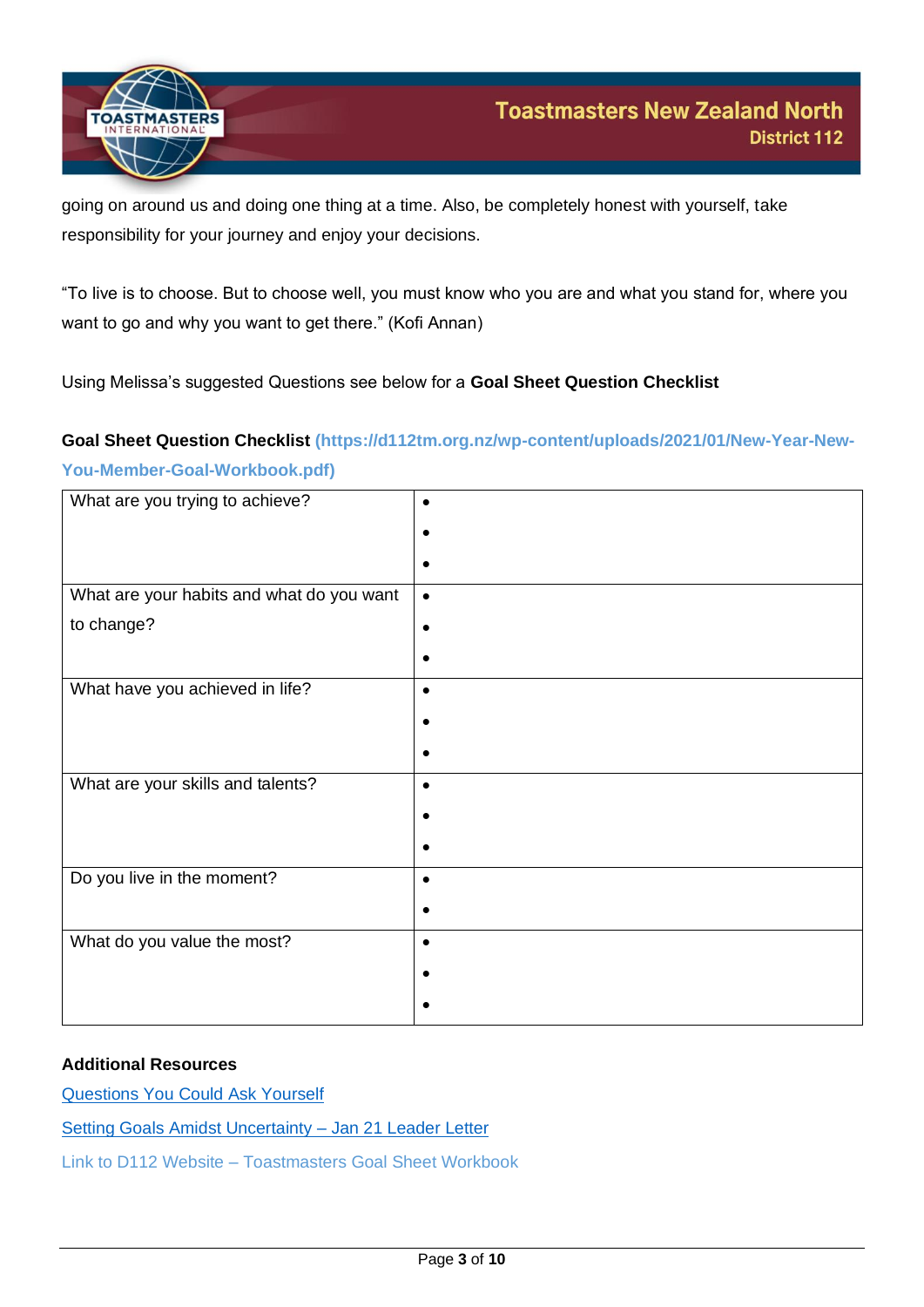

## **Set Goals – 5 Tips for Setting Goals and SMART Goal Method**

(From: *[https://www.toastmasters.org/Leadership-Central/featured-article/January-2020\)](https://www.toastmasters.org/Leadership-Central/featured-article/January-2020)*

A new year is upon us, making for a great time to set new goals or evaluate our progress towards current ones. No matter if your goal is big or small, here are a few helpful tips to ensure you are smarter with your New Year goal setting.

| <b>Tip</b> |                        | <b>Comments</b>                                                                                                              |            |                                                                             |  |  |
|------------|------------------------|------------------------------------------------------------------------------------------------------------------------------|------------|-----------------------------------------------------------------------------|--|--|
|            | 1. Write your goals    | Helps to make them more real and tangible. Instead of keeping your goals                                                     |            |                                                                             |  |  |
|            | down                   | in your head, write them down on a piece of paper or in a notebook or                                                        |            |                                                                             |  |  |
|            |                        | journal. Throughout the year, you can reference back to the goals you                                                        |            |                                                                             |  |  |
|            |                        | wrote down to ensure you focus on completing them.                                                                           |            |                                                                             |  |  |
|            | 2. Make your goals     | After you write down your goals, post them in your office, bedroom, or                                                       |            |                                                                             |  |  |
|            | visible                | workspace for daily reminders on what you are working towards. Having                                                        |            |                                                                             |  |  |
|            |                        | your goals on display can help ensure they are not forgotten about. Plus,                                                    |            |                                                                             |  |  |
|            |                        |                                                                                                                              |            | having your goals on display can motivate others. When someone sees it,     |  |  |
|            |                        |                                                                                                                              |            | they can be inclined to help you achieve it, or use it as motivation to set |  |  |
|            |                        | their own goals.                                                                                                             |            |                                                                             |  |  |
| 3.         | <b>Set SMART Goals</b> | As you set your goals, ask yourself if they are SMART. What exactly are                                                      |            |                                                                             |  |  |
|            |                        | SMART goals? They are: Specific, Measurable, Achievable, Relevant and                                                        |            |                                                                             |  |  |
|            |                        | Timely. Using this method to set goals ensures they are clear, attainable,                                                   |            |                                                                             |  |  |
|            |                        | and meaningful. Following this methodology will lead to more success in                                                      |            |                                                                             |  |  |
|            |                        | following through and accomplishing more this year.                                                                          |            |                                                                             |  |  |
|            |                        | For more information on SMART goals, click here.                                                                             |            |                                                                             |  |  |
|            |                        |                                                                                                                              |            | <b>Details to Consider</b>                                                  |  |  |
|            |                        | Specific<br>What do I want to accomplish and Why?<br>S                                                                       |            |                                                                             |  |  |
|            |                        | M                                                                                                                            | Measurable | How will I know when it is accomplished?                                    |  |  |
|            |                        | A                                                                                                                            | Achievable | How can the goal be accomplished?                                           |  |  |
|            |                        | R                                                                                                                            | Relevant   | Does this see worthwhile?                                                   |  |  |
|            |                        | Timely<br>When can I accomplish this goal?<br>Τ                                                                              |            |                                                                             |  |  |
|            |                        | "Become a more confident speaker by giving ten in club speeches and<br>speaking at least twice outside of club by 31 Dec xx" |            |                                                                             |  |  |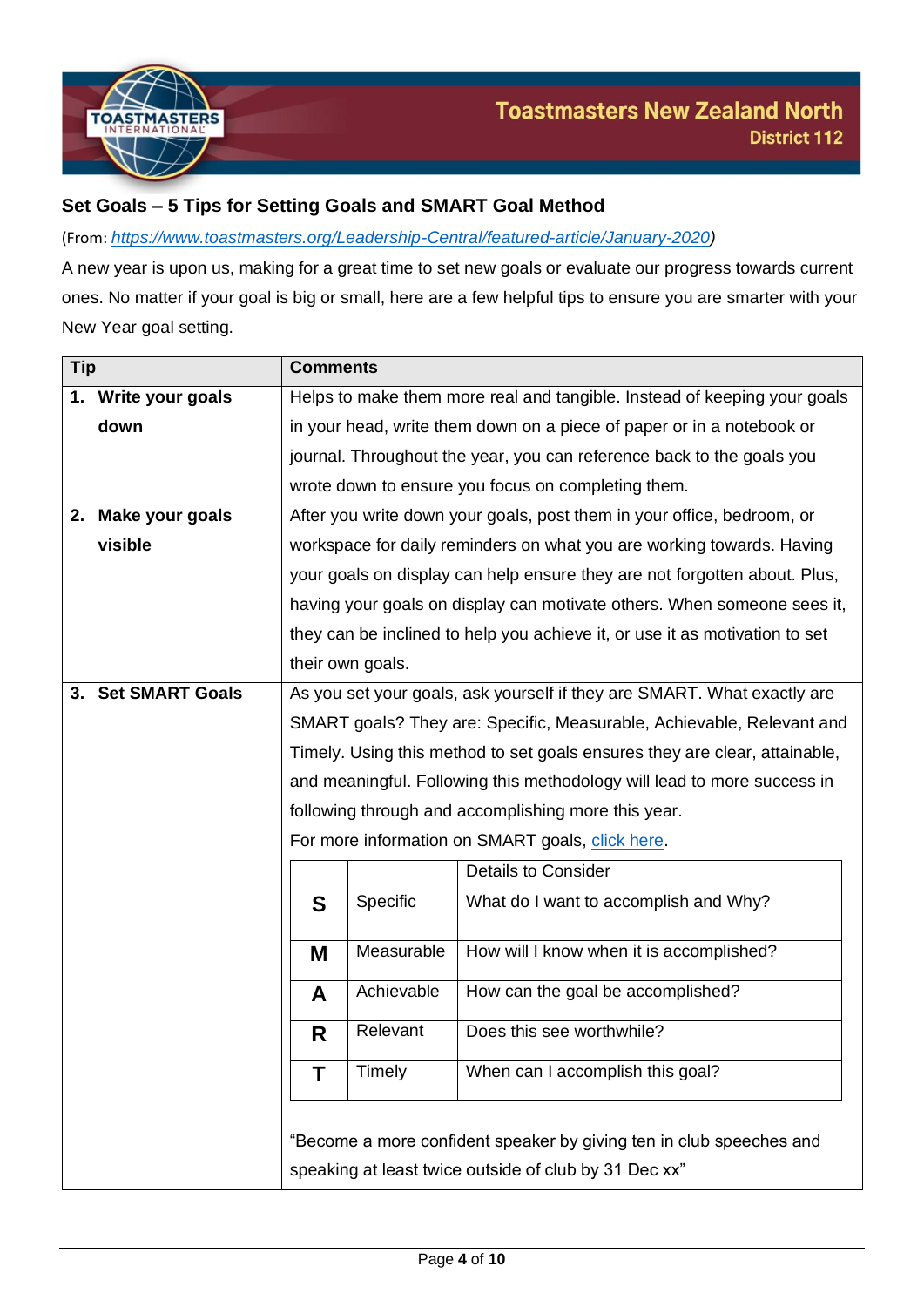

| <b>Tip</b> |                        | <b>Comments</b>                                                            |  |  |  |
|------------|------------------------|----------------------------------------------------------------------------|--|--|--|
|            | 4. Think about the big | In a leadership position, you must think about more than just yourself and |  |  |  |
|            | picture                | your personal goals. How will achieving them impact those around you?      |  |  |  |
|            |                        | As you sit down to set your goals, think about this question and make sure |  |  |  |
|            |                        | accomplishing your objectives won't negatively affect others.              |  |  |  |
| 5.         | Modify as you go       | You may find that after you set your goals and work to achieve them,       |  |  |  |
|            |                        | things change. While you may need to update your plan to achieve your      |  |  |  |
|            |                        | goals, or even the change goals themselves, stay focused. Obstacles may    |  |  |  |
|            |                        | slow you down, but don't let them deter you from accomplishing your        |  |  |  |
|            |                        | objectives.                                                                |  |  |  |

### **Additional Resources**

SMART Goal Worksheet

SMART Goals Explanation <https://www.youtube.com/watch?v=1-SvuFIQjK8> Goal Tracking App Review<https://stfalcon.com/en/blog/post/goal-tracking-app>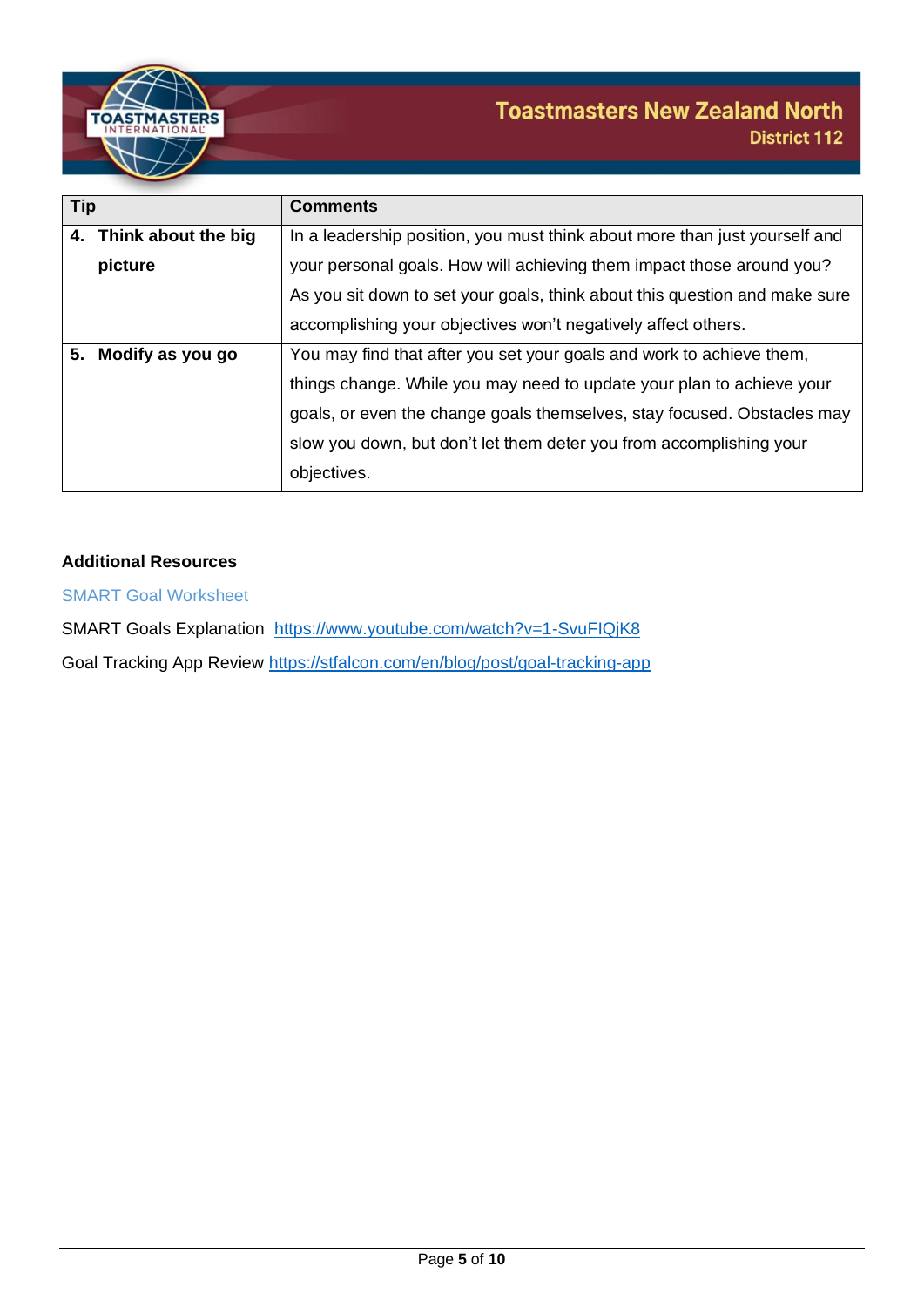

#### <span id="page-5-0"></span>**New Habits, New Life**

(From: [https://www.toastmasters.org/magazine/magazine-issues/2020/jan/new-habits-new-life\)](https://www.toastmasters.org/magazine/magazine-issues/2020/jan/new-habits-new-life) Looking to make some changes? Start small. Start now. Repeat. **By Peggy Beach**

Starting a new habit or kicking an old one is deceptively difficult. It's the ability to follow through and persist in new habits that are most important in starting or changing a habit. "Habits don't work just by people making a conscious decision to change. They form only slowly as we learn by doing."

## **Tips to develop a new habit.**

| Tip                          | <b>Comments</b>                                                              |  |  |  |
|------------------------------|------------------------------------------------------------------------------|--|--|--|
| <b>Get enough Sleep</b>      | A lack of sleep leads to a host of challenges, including mood, memory,       |  |  |  |
|                              | pain sensitivity, and immune function. A lack of sleep can also cause        |  |  |  |
|                              | weight gain and procrastination. In fact, many people cite the simple        |  |  |  |
|                              | reason of being too tired as a reason for delaying a project.                |  |  |  |
| <b>Start Small and Start</b> | Having a plan is key to a new successful habit.                              |  |  |  |
| <b>Now</b>                   | Rather than being overwhelmed by the anticipated goal, focus on short-       |  |  |  |
|                              | term goals. If you want to earn your DTM, try putting a Toastmasters         |  |  |  |
|                              | project on your daily to-do list, challenging yourself to give one speech a  |  |  |  |
|                              | month, or scheduling time to seek advice from fellow Toastmasters to         |  |  |  |
|                              | make it a more manageable project.                                           |  |  |  |
| Repeat, Repeat, Repeat       | "We form habits by acting," says university professor and author Dr.         |  |  |  |
|                              | Wood. "Our brains start to form habits when we repeat the same actions       |  |  |  |
|                              | over and over. Once we have repeated it enough, it becomes our               |  |  |  |
|                              | automatic, go-to response." If you want to add a habit into your life, such  |  |  |  |
|                              | as journaling, exercising, or practicing speeches, you may need to adjust    |  |  |  |
|                              | a routine to find the time for the new one. Studies indicate that it takes   |  |  |  |
|                              | about two to four months of doing something consistently to form or break    |  |  |  |
|                              | a habit.                                                                     |  |  |  |
| <b>Change the</b>            | Paying attention to the environment around you and changing what you         |  |  |  |
| <b>Circumstance or</b>       | can is one of the best ways to sustain a new behaviour over time.            |  |  |  |
| Location                     |                                                                              |  |  |  |
| Set a Schedule, Find a       | Having a plan is key to a new successful habit.                              |  |  |  |
| <b>Partner</b>               | Habits grow strongest and fastest when they're repeated in predictable       |  |  |  |
|                              | ways, and for most of us, putting an activity on a schedule tends to lock us |  |  |  |
|                              | into doing it.                                                               |  |  |  |
|                              | Having an accountability partner is also important for many people.          |  |  |  |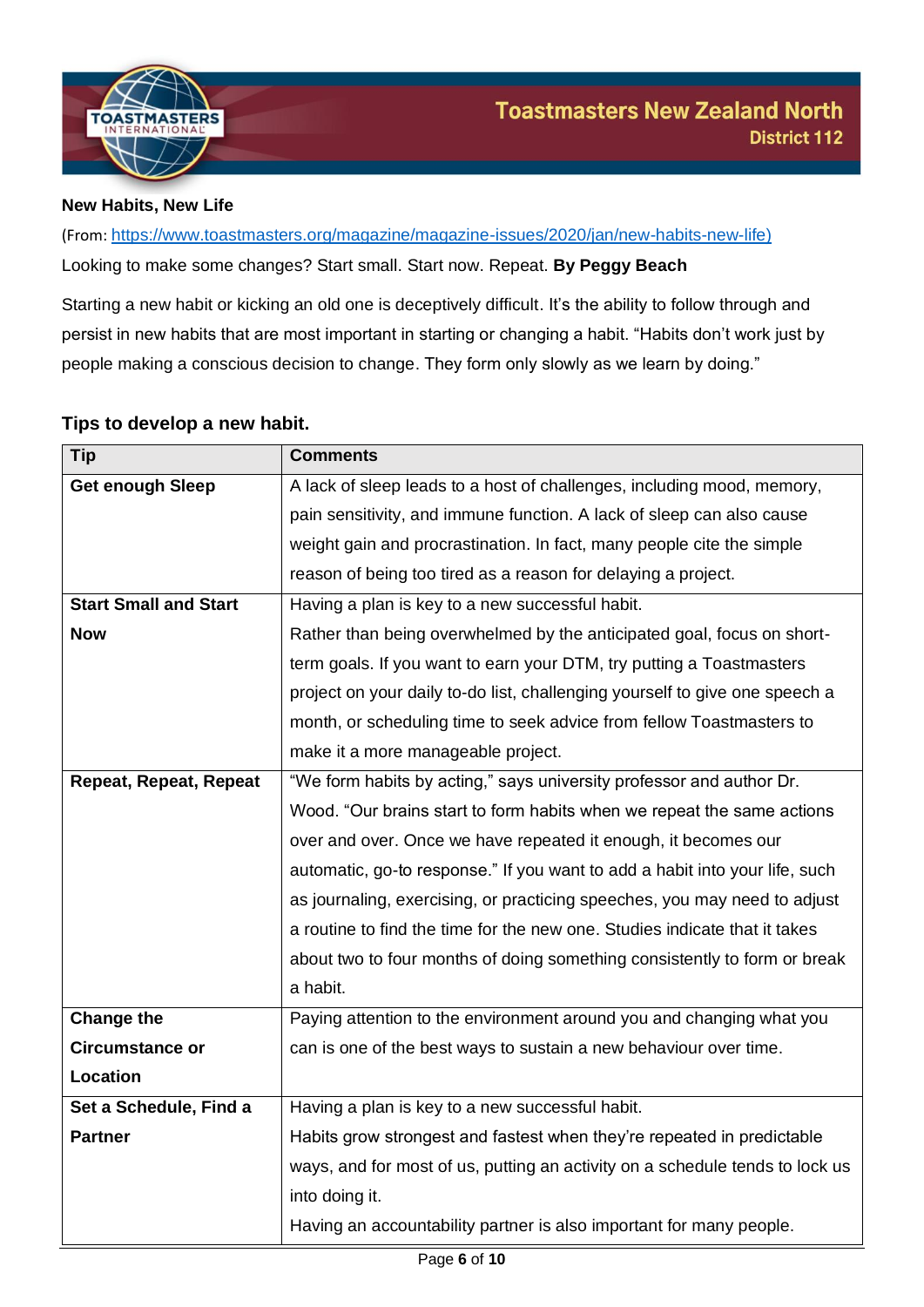

# **Create a Goal Plan – GROW Method**

The GROW model is a coaching and goal setting model consisting of 4 simple steps (G, R, O, W). GROW is an acronym. It is a very useful way of organizing your goals and its steps are easy to remember. Each step establishes a directive to follow in order to achieve a certain goal.

#### **How to Use**

The GROW model for goal setting like SMART helps the user through the process. Go through each section, write your answers down so you can review as you work on each section.



### .........................

From this process you will have a defined GOAL which is measurable and has a deadline (short- or longterm goal). Checked your REALITY, obstacles, opportunities, your success rate. Identified potential OPTIONS to achieve the goal and created a PLAN of steps you will implement, resources, timelines including how you will track your improvements (measure).

- **G** Goal: A defined and measurable target.
- **R** Reality: Where you are; which is your current situation.
- **O** Options: Your different options for reaching that Goal.
- **W** Will: What you will finally do; a Plan to follow.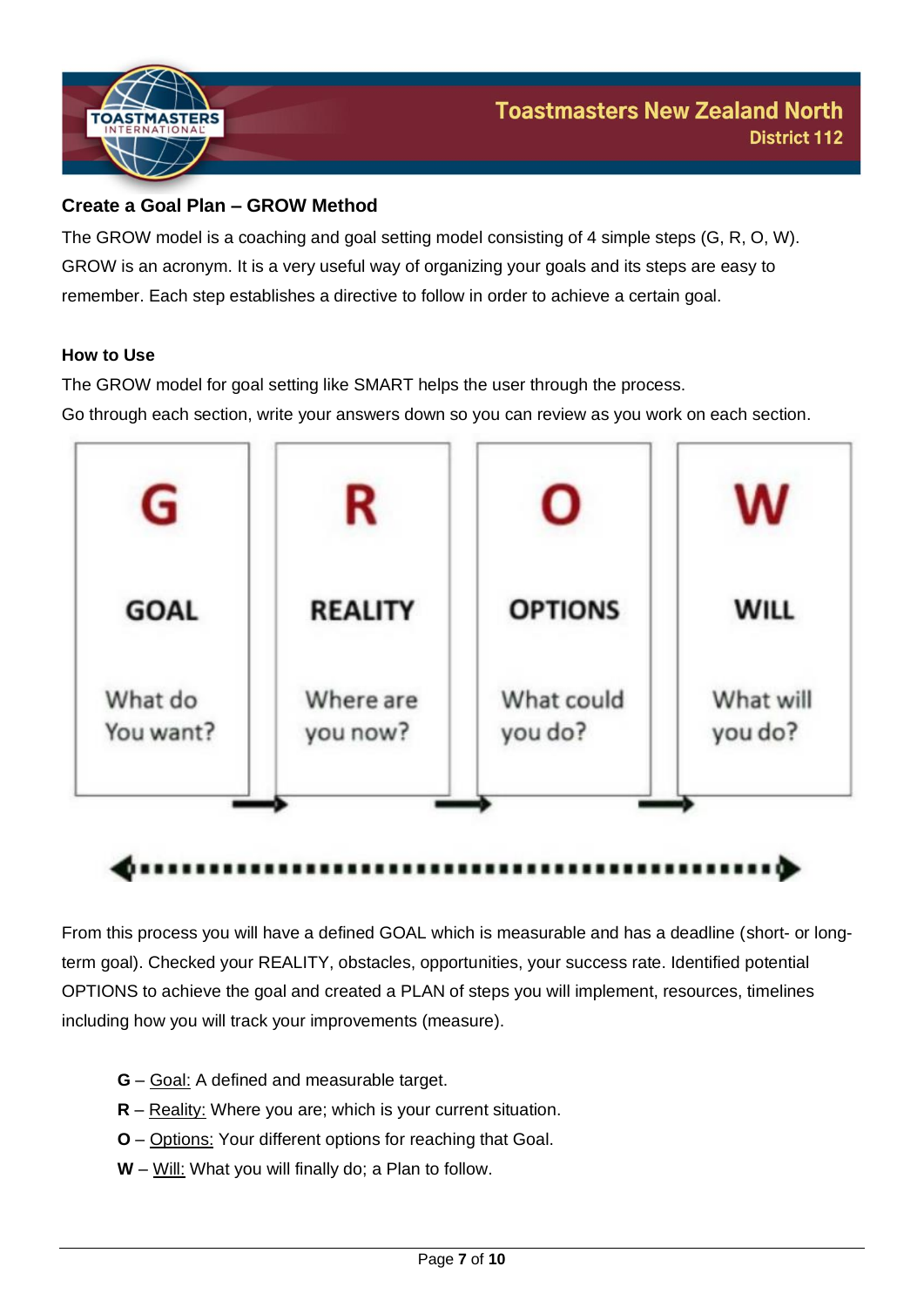

Since your goals need to be continuously evaluated as well as the actions you are taking it is a good idea to think of the model as a GROW-ROW model in order to evaluate and adjust your strategies or even the goal itself.

- How your Reality has changed.
- New Options you have.
- New actions you Will take.

(From: [https://www.consuunt.com/grow-model/\)](https://www.consuunt.com/grow-model/)

## **Action Plan**

Dividing a large goal into smaller, accomplishable tasks is an important step in bringing it to fruition. Each of the identified tasks can be set as a milestone. A milestone is a significant step toward the larger goal and a pausing point to check progress.

An action plan is a checklist for the steps or tasks you need to complete in order to achieve the goals you have set.

Components of an action plan include.

- A well-defined description of the goal to be achieved
- Tasks/ steps that need to be carried out to reach the goal
- People who will be in charge of carrying out each task
- When will these tasks be completed (deadlines and milestones)
- Resources needed to complete the tasks
- Measures to evaluate progress

What's great about having everything listed down on one location is that it makes it easier to track progress and effectively plan things out. It does not need to be set in stone and can adapted as needed.

#### **Example**

| <b>Goal Statement - Brief Description</b> |                                     | Measurable/s                          |  |                              |                        |
|-------------------------------------------|-------------------------------------|---------------------------------------|--|------------------------------|------------------------|
|                                           |                                     |                                       |  |                              |                        |
| <b>Actions and Associated Tasks</b>       | <b>Person</b><br><b>Responsible</b> | <b>Assistance</b><br><b>Resources</b> |  | <b>Target</b><br><b>Date</b> | <b>Progress Update</b> |
| 1.                                        |                                     |                                       |  |                              |                        |
| 2.                                        |                                     |                                       |  |                              |                        |
| 3.                                        |                                     |                                       |  |                              |                        |

Other Templates - <https://onplanners.com/templates/personal-goal-setting#goal-setting-templates>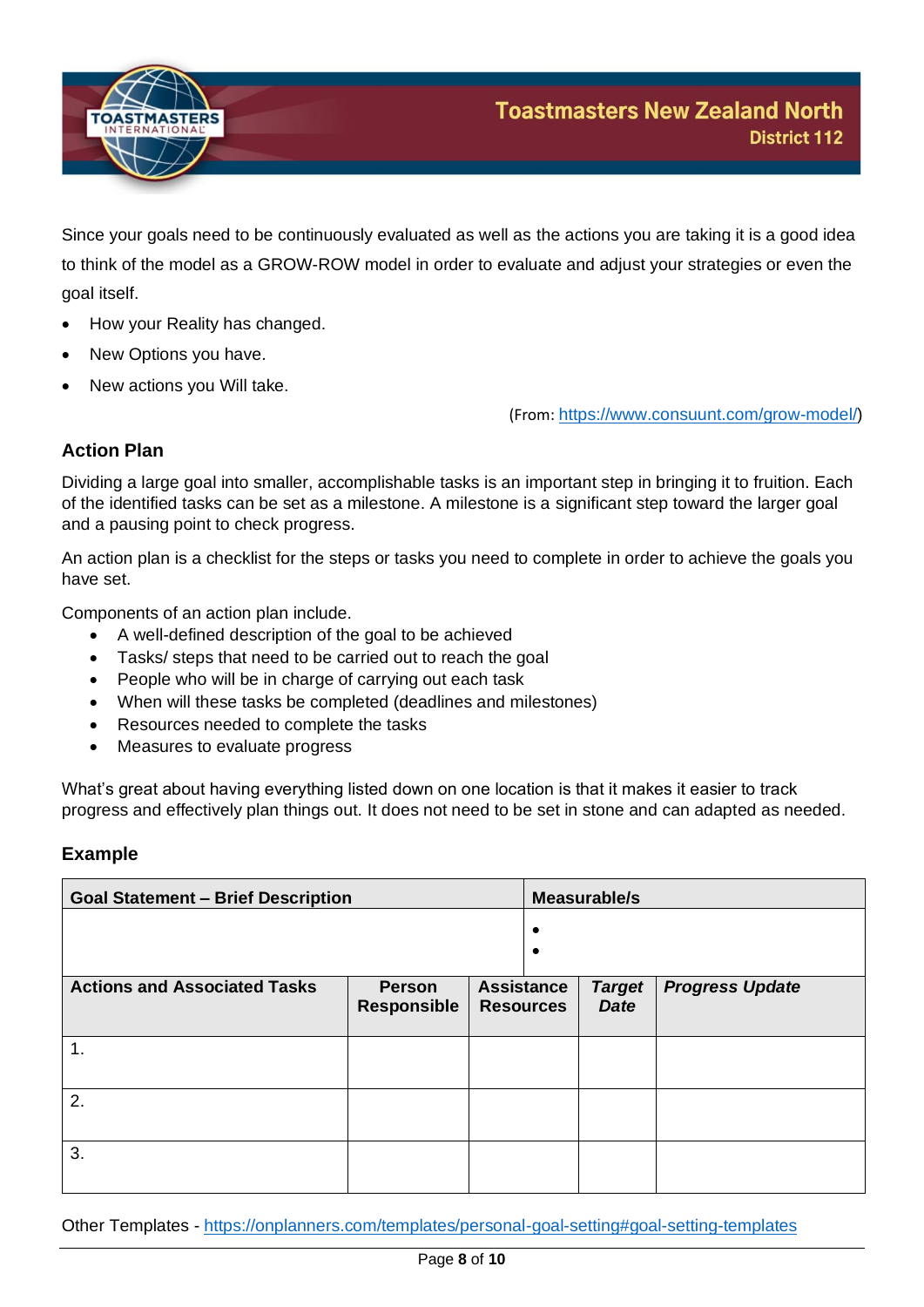

## <span id="page-8-0"></span>**Tips for Achieving your Goals**

Eldonna Lewis-Fernandez, provided the following tips to achieve her goal in 2015 to become an Accredited Speaker this tip[s are relevant regardless of what your goals are <https://www.toastmasters.org/magazine/magazine-issues/2017/jan2017/goal>

- 1. Set Big Goals and Visualise Success
- 2. Enlist the help of coaches/mentor/expert.
- 3. Feedback: Take what you like and leave the rest
- 4. Prepare put the work into achieve your goals.
- 5. Enjoy the process and celebrate success.

Use these strategies to set your next goal. Do the work and you will have the power to succeed!

## **Tips & Tricks to Achieve the Goals You've Set For Yourself**

by Jenna Helton <https://rungum.com/blogs/blog/tips-tricks-to-achieve-the-goals-you-ve-set-for-yourself>

Sticking to goals can be a little difficult at times. Here are some tricks that to help hit smaller goals.

- 1. **Visualize hitting the goals**. The big ones, the small ones whatever it is visualize it and make it real to you!
- 2. **Focus on your Short-Term Goals**. Those small goals are going to help you reach the big one. By achieving the small ones along the way it keeps you motivated to keep going. Instead of focusing on the long path ahead, focus on the short one to your next mile marker.
- 3. **Create accountability**. Just like Step Number 4 mentions TELL SOMEONE! It is only going to help keep you accountable in the long run.
- 4. **Take your brain out of it.** Sometimes your brain likes to talk you out of doing something...do as NIKE would say and "Just Do It" without thinking too hard about it!! Remember Your Why?
- 5. **Look back at how far you've come.** Sometimes a great way to stay motivated in your overall goal is to see how far you've come by hitting those small goals along the way.
- 6. **Know that you CAN!** Yes...you really can. Each of us has that fire inside of us to hit the achievements we're wanting to make...we really just need to follow the process.

If goals were easy to achieve, everyone would be walking around with the body of an Olympian, a Million dollars in their pocket. Goal setting...actually goal achieving...is hard. It takes work, day in and day out...but you \*can\* do it!